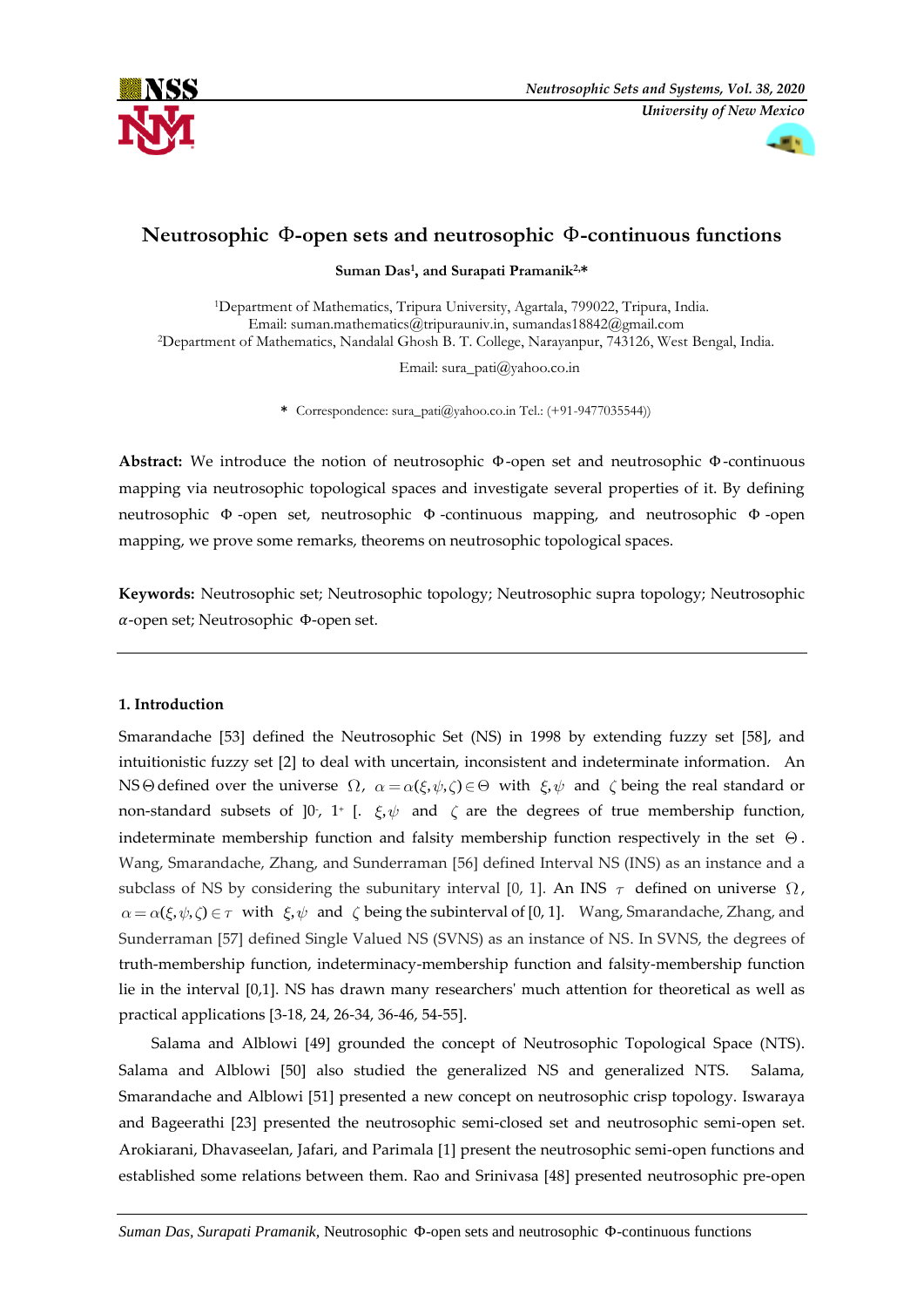set and pre-closed set. Dhavaseelan, Parimala, Jafari, and Smarandache [20] presented the neutrosophic semi-supra open set and neutrosophic semi-supra continuous functions.

Dhavaseelan, Ganster, Jafari, and Parimala [21] presented the neutrosophic  $\alpha$ -supra open set and neutrosophic  $\alpha$ -supra continuous functions. Parimala, Karthika, Dhavaseelan, & Jafari [35] presented the neutrosophic supra pre- continuous functions, the neutrosophic supra pre-open maps, and the neutrosophic supra pre-closed maps in terms of neutrosophic supra pre-open sets and neutrosophic supra pre-closed sets. Dhavaseelan, and Jafari [21] studied Generalized Neutrosophic Closed Set (GNCS). Pushpalatha and Nandhini [47] defined the GNCS in NTSs. Ebenanjar, Immaculate, and Wilfred [22] studied neutrosophic *b*-open sets in NTSs. Maheswari, Sathyabama, and Chandrasekar [25] studied the neutrosophic generalized b- closed sets in NTSs. Das and Pramanik [17] presented the generalized neutrosophic b-open sets in NTSs.

**Research gap**: No study on neutrosophic Φ-open sets and neutrosophic Φ-continuous functions neutrosophic generalized *b*-open set has been reported in the recent literature.

**Motivation**: To fill the research gap, we introduce the neutrosophic Φ-open set.

In this paper, we develop the notion of neutrosophic Φ-open set and neutrosophic Φ-continuous mapping, neutrosophic Φ-open mapping, and neutrosophic Φ-closed mapping via NTSs.

The rest of the paper is designed as follows:

Section 2 recalls the definitions neutrosophic set, neutrosophic topological space, neutrosophic supra topological space, neutrosophic  $\alpha$ -open sets, and neutrosophic  $\alpha$ -closed sets. Section 3 introduces neutrosophic Φ-open set, neutrosophic Φ-continuous mapping, and neutrosophic Φopen mapping and proofs of some remarks, and theorems on neutrosophic Φ-open sets and neutrosophic Φ-continuous mapping. Section 4 presents concluding remarks.

#### **2. Preliminaries and some properties**

In this section, we discuss some existing definitions and theorems which are already defined by many researchers.

**Definition 2.1.** Assume that *W* be a universal set. Then *D*, an NS [53] over *W* is denoted as follows:  $D = \{(m, T_D(m), I_D(m), F_D(m))\colon m \in W \text{ and } T_D(m), I_D(m), F_D(m) \in ]0,1^+[\}$  where  $T_D$ , I<sub>D</sub> and  $F_D$  are the functions from *D* to ]<sup>-</sup>0,1<sup>+</sup>[ and for each *y*  $\in W$ ,  $\cdot$  0  $\leq$   $T_D(m)+I_D(m)+F_D(m) \leq 3^{\perp}$ .

**Definition 2.2.** Assume that  $D = \{(m, T_D(m), I_D(m), F_D(m)) : m \in W\}$  and  $K = \{(m, T_K(m), I_K(m), F_K(m)) : m \in W\}$ ∈*W*} are any two NS over *W*, then *D*∪*K* and *D*∩*K* [53*]* are defined by

- i. *D*∪*K* = { $(m, T_D(m) \nV T_K(m), I_D(m) \nV I_K(m), F_D(m) \nV I_K(m))$ : *m* ∈*W*};
- ii. *D*∩*K* = {(*m*, *TD*(*m*)⋀ *TK*(*m*), *ID*(*m*)⋁*IK*(*m*), *FD*(*m*)⋁*FK*(*m*)): *m* ∈*W*}.

**Definition 2.3.** Assume that  $D = \{(m, T_D(m), I_D(m), F_D(m))\colon m \in W\}$  is an NS over *W*. Then the complement [53] of *D* is defined by  $D^c = \{(m, 1 - T_D(m), 1 - I_D(m), 1 - F_D(m)) : m \in W\}.$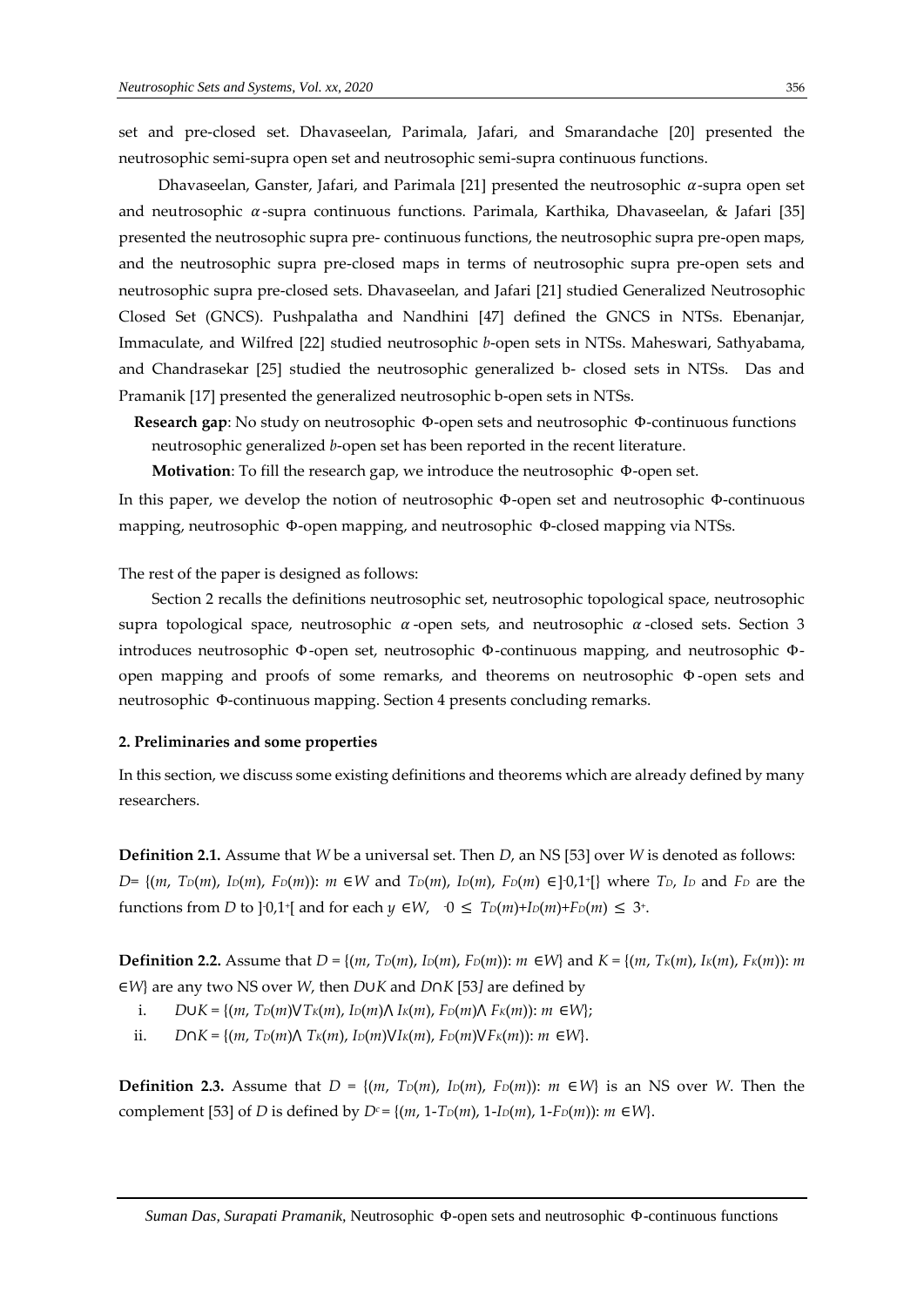**Definition 2.4.** Assume that  $D = \{(m, T_D(m), I_D(m), F_D(m)) : m \in W\}$  and  $K = \{(m, T_K(m), I_K(m), F_K(m)) : m \in W\}$  $\in$ *W*} are any two NSs over *W*. Then *D* is contained in *K* [53] if and only if  $T<sub>D</sub>(m) \leq T<sub>K</sub>(m)$ ,  $I<sub>D</sub>(m) \geq I<sub>K</sub>(m)$ ,  $F_D(m) \geq F_K(m)$ , for all  $m \in W$ .

Now we may consider two NSs  $0_N$  and  $1_N$  over *W* as follows:

- 1)  $0_N = \{(m, 0, 1, 1): m \in W\};$
- 2) *1N*= {(*m*, 1, 0, 0): *m* ∈*W*}.

Clearly**,** *0N*⊆*1N*.

**Definition 2.5.** Assume that *W* is a universe of discourse and  $\tau$  is the collection of some NSs over *W*. Then the collection  $\tau$  is said to be a Neutrosophic Topology (NT) [49] on *W* if the following axioms hold:

- 1.  $0_N$ ,  $1_N \in \tau$
- 2. *C*<sub>1</sub>, *C*<sub>2</sub> ∈  $\tau$  ⇒*C*<sub>1</sub>∩*C*<sub>2</sub> ∈  $\tau$
- 3. ∪ $C_i \in \tau$ , for every  $\{C_i: i \in \Delta\} \subseteq \tau$ .

The pair ( $W_\tau$ ) is said to be an NTS. If  $H \in \tau$ , then *H* is called a Neutrosophic Open Set (NOS) and the complement of *H* i.e. *H<sup>c</sup>* is called a Neutrosophic Closed Set (NCS).

**Example 2.1.** Assume that  $W = \{s_1, s_2, s_3\}$  is a set with three NSs over *W* as follows: *M1*= {(*s1*, 0.9, 0.5, 0.7), (*s2*, 0.7, 0.6, 0.8), (*s3*, 0.7, 0.4, 0.7): *s1*, *s2*, *s3* ∈*W*}; *M2*= {(*s1*, 1.0, 0.3, 0.4), (*s2*, 0.9, 0.5, 0.5), (*s3*, 1.0, 0.1, 0.5): *s1*, *s2*, *s3* ∈*W*}; *M3*= {(*s1*, 0.9, 0.3, 0.5), (*s2*, 0.8, 0.5, 0.8), (*s3*, 0.9, 0.3, 0.5): *s1*, *s2*, *s3* ∈*W*}; Then  $(W,\tau)$  is an NTS, where  $\tau = \{0_N, 1_N, M_1, M_2, M_3\}$  is an NT on *W*.

**Remark 2.1.** The collection of all NOSs and NCSs in (*W*,  $\tau$ ) may be denoted as NOS(*W*) and NCS(*W*) respectively. The neutrosophic interior and neutrosophic closure [49] of a neutrosophic subset *H* of *W* is denoted by  $N_{int}(H)$  and  $N_{el}(H)$  respectively and defined as follows: *Nint*(*H*) =∪{*D*: *D* is an NOS in *W* and *D*⊆*H*},  $N_{cl}(H) = \bigcap \{L: L \text{ is an NCS in } W \text{ and } H \subseteq L\}.$ 

 $\text{Clearly } N_{int}(H) ⊆ H ⊆ N_{cl}(H)$ .

**Definition 2.6.** Assume that  $(W,\tau)$  is an NTS and *H* be an NS over *W*. Then *H* is

- 1) Neutrosophic Pre-Open (NPO) set [48] iff *H* ⊆*NintNcl*(*H*);
- 2) Neutrosophic Semi-Open (NSO) set [23] iff *H* ⊆*NclNint*(*H*);
- 3) Neutrosophic  $\alpha$ -Open (N $\alpha$ -O) set [1] iff  $H \subseteq N$ *int* $N$ *cl* $N$ *int*(*H*).

**Definition 2.7.** Assume that *W* is a universal set and Ω be the collection of some NSs over *W*. Then Ω is said to be a Neutrosophic Supra Topology (NST) [19] on *W* if the following axioms hold:

- 1) *0N*, *1N*∈ Ω
- 2) *∪C<sub>i</sub>* ∈  $Ω$ *,* for every {*C<sub><i>i*</sub>: i ∈  $Δ$ }⊆  $Ω$ .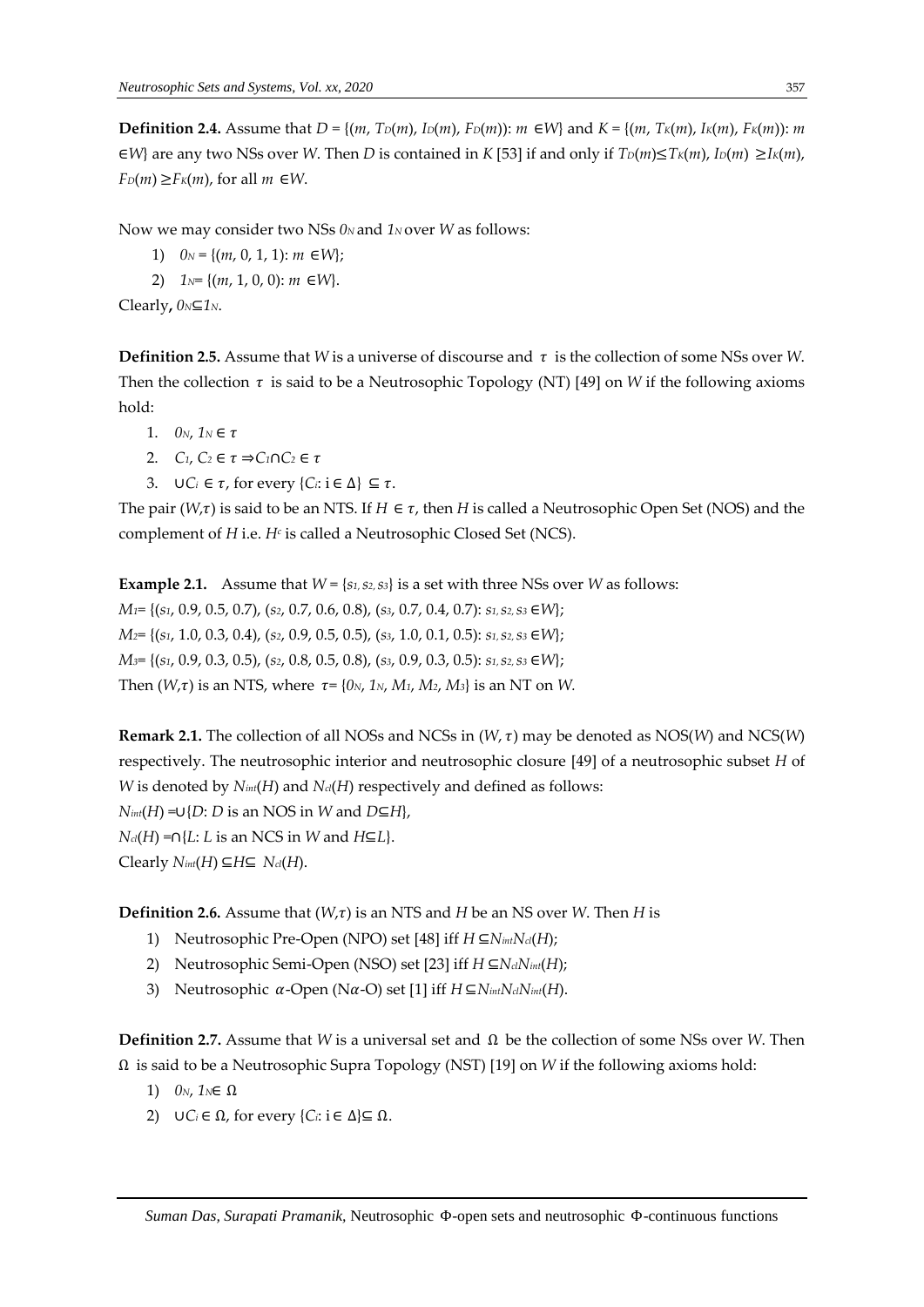The pair (*W*, Ω) is said to be a Neutrosophic Supra Topological Space (NSTS). If *H*∈ Ω, then *H* is called a Neutrosophic-Supra Open (N-SO) set and its complement *H<sup>c</sup>* is called a Neutrosophic-Supra Closed (N-SC) set in (*W*, Ω). The neutrosophic-supra interior and neutrosophic-supra closure of an NS *H* is denoted by  $\; N^{\Omega}_{int}(H)$  and  $\; N^{\Omega}_{cl}(H)$  respectively and are defined as follows:  $N_{int}^{\Omega}(H)$ =∪{*D*: *D* is an N-SO set in *W* and *D*⊆*H*},  $N_{cl}^{\Omega}(H)$ =∩{*L*: *L* is an N-SC set in *W* and *H*⊆*L*}.

**Definition 2.8.** Assume that (*W*, Ω) be an NSTS and *H* is an NS over *W*. Then *H* is

- 1) Neutrosophic-Pre Supra Open (N-PSO) set [35] iff  $H \subseteq N<sub>int</sub><sup>Ω</sup>(H)(H)$ ;
- 2) Neutrosophic-Semi Supra Open (N-SSO) set [20] if and only if  $H \subseteq N_{cl}^{\Omega}(N_{int}^{\Omega}(H))$ ;
- 3) Neutrosophic- $\alpha$ -Supra Open (N- $\alpha$ SO) set [19] if and only if  $H \subseteq N_{int}^{\Omega}(N_{int}^{\Omega}(H)))$ .

The complement of N-PSO set, N-SSO set and N- $\alpha$ SO set are called Neutrosophic Pre Supra-Closed (N-PSC) set, Neutrosophic Semi Supra-Closed (N-SSC) set and Neutrosophic  $\alpha$ -Supra-Closed (N- $\alpha$ SC) set respectively.

# **Theorem 2.1.** Assume that  $(W, \Omega)$  be an NSTS.

Then

- i. Every N-SO set is an N- $\alpha$ SO set.
- ii. Every N- $\alpha$ SO set is an N-PSO set (N-SSO set).

For proof, see Parimala, Karthika, Dhavaseelan, and Jafari (2018).

## **Theorem 2.2.** Assume that  $(W, \Omega)$  be an NSTS.

Then

- i. Union of two N- $\alpha$ SO sets is an N- $\alpha$ SO set.
- ii. Intersection of two N- $\alpha$ SO sets may not be an N- $\alpha$ SO set in general.

For proof, see [19].

**Definition 2.9.** Let  $(W, \Omega)$  and  $(M, \Pi)$  be any two NTSs. Then a function  $\xi: (W, \Omega) \to (Y, M)$  is called a neutrosophic continuous function [52] if the inverse image of each NOS *G* in *M* is an NOS in *W.*

**Definition 2.10.** Let  $(W, \Omega)$  and  $(M,\Pi)$  be any two NSTSs. Then a function  $\xi: (W, \Omega) \rightarrow (Y, M)$  is called a neutrosophic supra continuous [ 19} if and only if the inverse image of each N-SO set *G* in *M* is an N-SO set in *W.*

**Definition 2.11.** A function  $\xi: (W, \Omega) \rightarrow (M, \Pi)$ , where  $(W, \Omega)$  and  $(M, \Pi)$  are two NSTSs is said to be a neutrosophic  $\alpha$ -supra [19] continuous iff  $\xi^{-1}(G)$  is an N- $\alpha$ SO set in W whenever *G* is an N-SO set in *M*.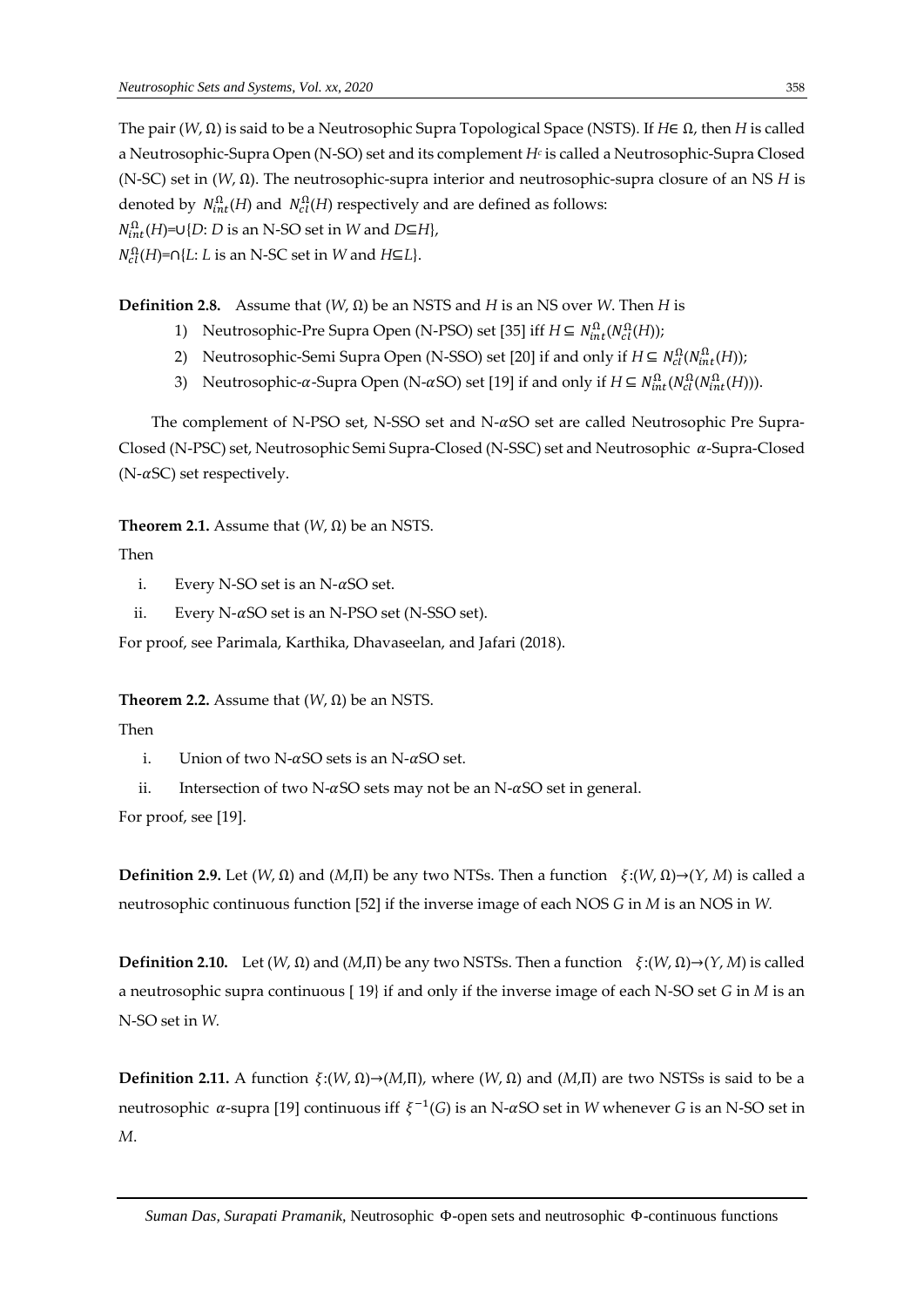**Theorem 2.3.** Assume that  $\xi$  be a function from an NSTS ( $W$ ,  $\Omega$ ) to another NSTS ( $M$ ,  $\Pi$ ). Then the following statements [19] are equivalent:

- i.  $\xi$  is a neutrosophic  $\alpha$ -supra continuous mapping.
- ii.  $^{-1}(G)$  is an N- $\alpha$ SC set in *W* whenever *G* is an N-SC set in *M*.

## **3. Neutrosophic -open set and neutrosophic -continuous mapping**

**Definition 3.1.** Assume that  $(W, \tau)$  is an NTS and *H* s an NS over *W*. Then *H* is called a Neutrosophic **Φ-Open (N-Φ-O) set iff there exist an Nα-O set** *K* **such that** *K* **⊆** *H***⊆** *N<sub>cl</sub>***(***K***), where** *N<sub>cl</sub>***(***K***) denotes the** neutrosophic closure of  $K$  with respect to the NT  $\tau$  on W.

## **Theorem 3.1.** In an NTS  $(W, \tau)$ ,

- 1) Every NOS is a neutrosophic Φ-open set;
- 2) Every N $\alpha$ -O set is a neutrosophic Φ-open set.

#### **Proof.**

- 1) Assume that *Q* is an NOS in an NTS (*W*,  $\tau$ ). Since every NOS is an N $\alpha$ -O set, so *Q* is an N $\alpha$ -O set in (*W*, τ). Clearly *Q* ⊆ *Q*⊆ *N*<sub>cl</sub>(*Q*). Therefore, *Q* is a neutrosophic Φ-open set. Hence every NOS in  $(W, \tau)$  is a neutrosophic  $\Phi$ -open set.
- 2) Assume that *R* is an N $\alpha$ -O set in an NTS (*W*,  $\tau$ ). For any neutrosophic set *R*,  $R \subseteq R \subseteq N_{cl}(R)$ . Therefore, there exists an N $\alpha$ -O set *R* in (*W*,  $\tau$ ) such that  $R \subseteq R \subseteq N_c(P)$ . Hence *R* is a neutrosophic Φ-open set. Thus, every N $\alpha$ -O set in (*W*,  $\tau$ ) is a neutrosophic Φ-open set.

**Theorem 3.2.** Assume that  $(W,\tau)$  is an NTS and  $\theta$  is a neutrosophic supra topology such that  $\tau$ 

 $\subseteq$   $\theta$ . Then

- 1) Every neutrosophic Φ-open set in  $(W,τ)$  is a neutrosophic Φ-supra open set in  $(W,θ)$ ;
- 2) Every NOS in  $(W,\tau)$  is a neutrosophic  $\Phi$ -supra open set in  $(W,\theta)$ .

## **Proof.**

1) Assume that  $(W,\tau)$  is an NTS and  $\theta$  is an NST such that  $\tau \subseteq \theta$ . Assume that *Q* is an arbitrary neutrosophic  $\Phi$ -open set in  $(W,\tau)$ . Then there exists an N  $\alpha$ -O set *K* such that  $K \subseteq Q \subseteq N_{cl}(K)$ , where  $N_{cl}(K)$  denotes the neutrosophic closure of  $K$  with respect to the topology  $\tau$ . Since  $\tau$  ⊆  $\theta$  and  $\theta$  is an NST on *W*, so  $N_{cl}(K) \subseteq N_{cl}^{\theta}(K)$ , where  $N_{cl}^{\theta}(K)$  denotes the neutrosophic supra-closure of  $K$  with respect to the NST  $\theta$ . Therefore  $K \subseteq Q \subseteq N_{cl}^{\theta}(K)$ .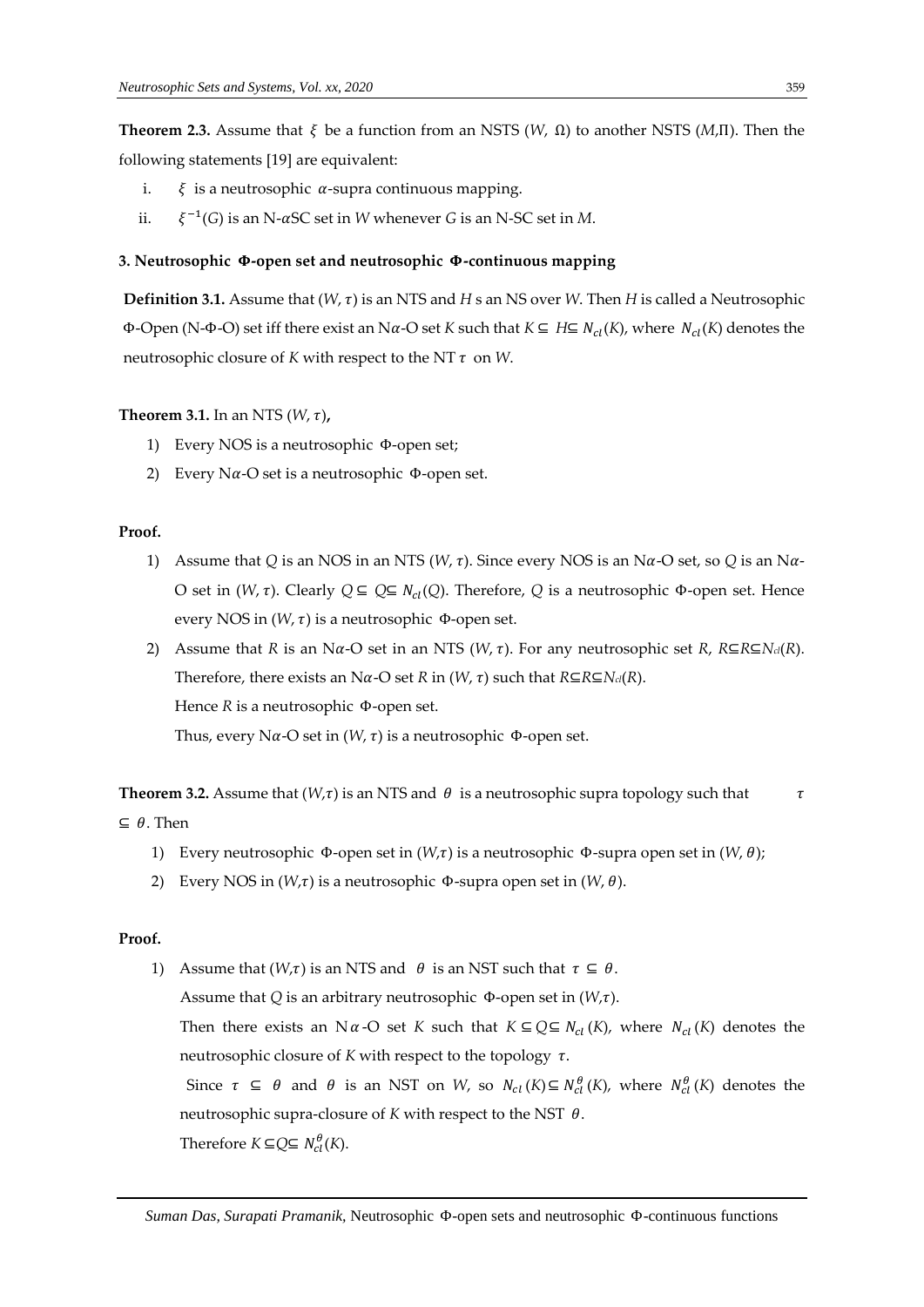Hence *Q* is a neutrosophic  $\Phi$ -supra open set in  $(W, \theta)$ .

2) Assume that  $(W,\tau)$  is an NTS and  $\theta$  be an NST on *W* such that  $\subseteq \theta$ . Assume that  $Q$  be an arbitrary NOS in  $(W,\tau)$ . From Theorem 3.1, it is clear that every NOS in an NTS ( $W,\tau$ ) is a neutrosophic Φ-open set. So, *Q* is a neutrosophic Φ-open set in ( $W,\tau$ ). From the first part of the theotem 3.2, it is clear that *Q* is a neutrosophic Φ-open set in (*W*, ). Hence every NOS in an NTS ( $W$ ,  $\tau$ ) is a neutrosophic  $\Phi$ -supra open set in the NSTS ( $W$ ,  $\theta$ ).

**Lemma 3.1.** In an NTS ( $W, \tau$ ), the union of two neutrosophic Φ-open sets is a neutrosophic Φ-open set.

#### **Proof.**

Assume that *K* and *L* are any two neutrosophic  $\Phi$ -open sets in an NTS ( $W, \tau$ ). Then there exist two  $N\alpha$ -O sets *Q*<sub>1</sub> and *Q*<sub>2</sub> in (*W*, $\tau$ ) such that *Q*<sub>1</sub>⊆*K*⊆  $N_{cl}(Q_1)$ , *Q*<sub>2</sub>⊆*L*⊆  $N_{cl}(Q_2)$ .

Now,  $Q_1 \cup Q_2 \subseteq K \cup L \subseteq N_{cl}(Q_1) \cup N_{cl}(Q_2) = N_{cl}(Q_1 \cup Q_2)$  and  $Q_1 \cup Q_2$  is an Na-O set in  $(W, \tau)$ . Therefore KUL is a neutrosophic  $\Phi$ -open set in  $(W,\tau)$ . Hence the union of two neutrosophic  $\Phi$ -open sets in an NTS  $(W,\tau)$  is a neutrosophic Φ-open set.

**Theorem 3.3.** Assume that  $(W,\tau)$  is an NTS. Then

- 1) Union of an NOS and a neutrosophic Φ-open set is a neutrosophic Φ-open set.
- 2) Union of an N $\alpha$ -O set and a neutrosophic Φ-open set is a neutrosophic Φ-open set.

**Proof.** Let *Q* be an NOS and *R* be a neutrosophic Φ-open set in an NTS ( $W, \tau$ ). From Theorem 3.1, *Q* is a neutrosophic Φ-open set. Again, from Lemma 3.1, it is clear that *Q*∪*R* is a neutrosophic Φ-open set in  $(W,\tau)$ .

1) Assume that *H* is an N $\alpha$ -O set and *G* is a neutrosophic Φ-open set in an NTS (*W*, $\tau$ ). From Theorem 3.1, it is clear that *H* is a neutrosophic Φ-open set. Again, from Remark 3.1, it is clear that *H*∪*G* is a neutrosophic Φ-open set in (*W*,τ).

**Definition 3.2.** Assume that  $(W,\tau)$  and  $(M,\delta)$  are two NTSs. Then a function  $\xi: (W,\tau) \to (M,\delta)$  is called a neutrosophic Φ-continuous function iff the inverse image of every NOS *G* in *M* is a neutrosophic Φ-open set in *W.*

**Definition 3.3.** Assume that  $(W,\tau)$ , and  $(M,\delta)$  are two NTSs and  $\theta$  is an NST on *W* such that  $\tau \subseteq \theta$ . Then a function  $\xi: (W, \tau) \to (M, \delta)$  is called a neutrosophic Φ-supra continuous function iff the inverse image of every NOS *G* in *M* is a neutrosophic Φ-supra open set in *W* with respect to the NST  $θ$  on *W.*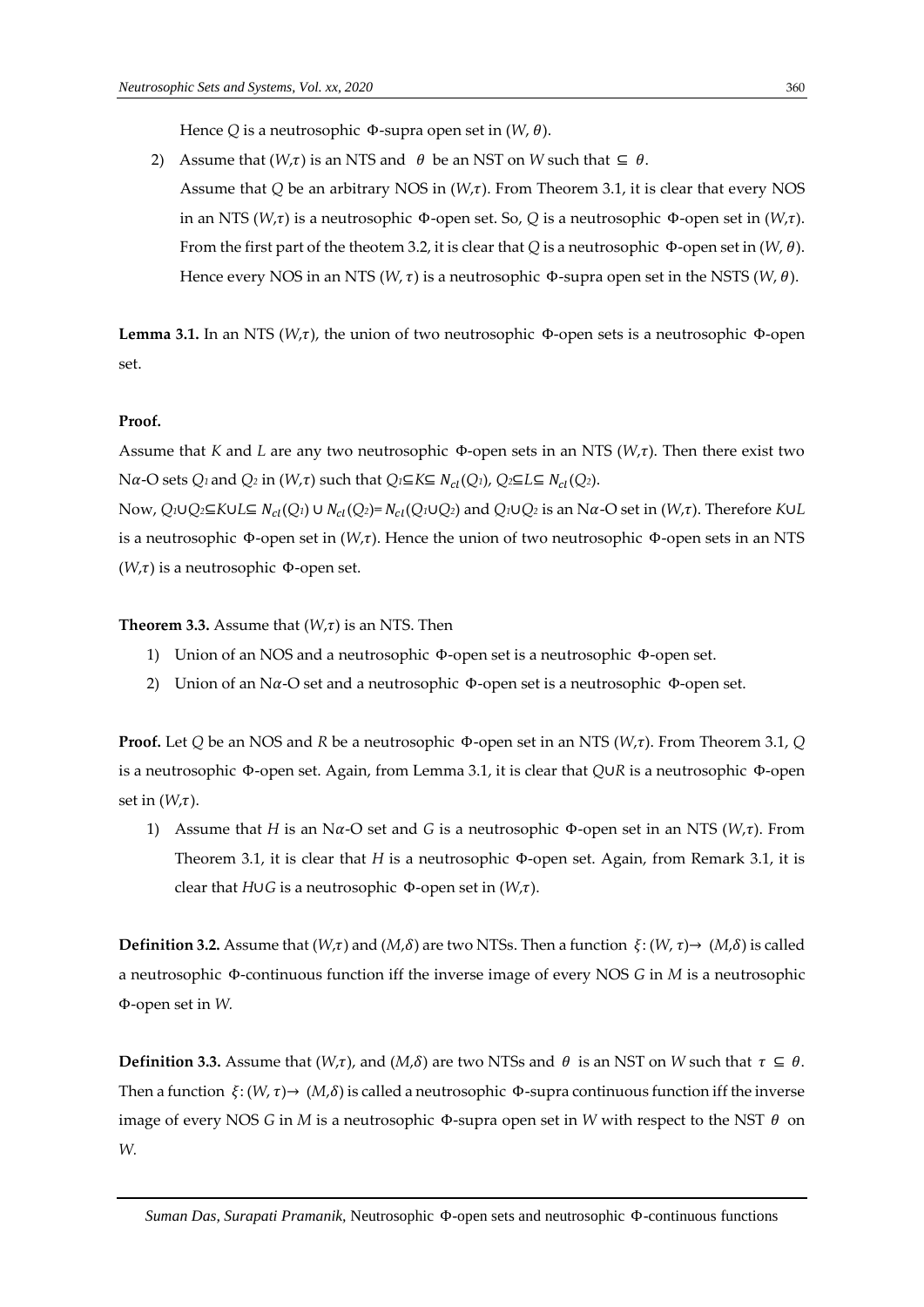**Theorem 3.3.** Every neutrosophic continuous function from an NTS ( $W,\tau$ ) to another NTS ( $M,\delta$ ) is a neutrosophic Φ-continuous function.

**Proof.** Assume that  $\xi: (W, \tau) \rightarrow (M, \delta)$  is a neutrosophic continuous function and *K* be an arbitrary NOS in *M*. Then by hypothesis, ξ<sup>-1</sup>(*K*) is an NOS in *W*. Since each NOS is a neutrosophic Φ-open set, so −1 (*K*) is a neutrosophic Φ-open set in *W*. Therefore, for each NOS *K* in *M*, −1 (*K*) is a neutrosophic Φ-open set in *W*. Hence is a neutrosophic Φ-continuous function. Therefore, every neutrosophic continuous function is a neutrosophic Φ-continuous function.

**Theorem 3.4.** Assume that  $(W,\tau)$  and  $(M,\delta)$  are two NTSs and  $\tau \subseteq \theta$ , where  $\theta$  is an NST on *W*. Then every neutrosophic  $\Phi$ -continuous function from  $(W, \tau)$  to  $(M, \delta)$  is a neutrosophic  $\Phi$ -supra continuous function from  $(W,\theta)$  to  $(M,\delta)$ .

**Proof.** Assume that  $\xi:(W,\tau) \rightarrow (M,\delta)$  is a neutrosophic  $\Phi$ -continuous mapping. Let  $\theta$  be an NST such that  $\tau \subseteq \theta$ . Let *T* be an NOS in *M*. Then by hypothesis  $\xi^{-1}(T)$  is a neutrosophic  $\Phi$ -open set in *W*. Since each neutrosophic  $\Phi$ -open set  $(W,\tau)$  is a neutrosophic  $\Phi$ -supra open set in  $(W,\theta)$ , so  $\xi^{-1}(T)$  is a neutrosophic Φ-supra open set in  $(W, θ)$ . Therefore  $ξ$  is a neutrosophic Φ-supra continuous mapping from  $(W, \theta)$  to  $(M, \delta)$ .

**Definition 3.4.** Let  $(W, \tau)$  and  $(M, \delta)$  be two NTSs. A function  $\xi: (W, \tau) \to (M, \delta)$  is called a neutrosophic Φ-open function if (*Q*) is a neutrosophic Φ-open set in *M* for each NOS *Q* in *W*.

**Definition 3.5.** Let  $(W,\tau)$  and  $(M,\delta)$  be two NTSs. A function  $\xi:(W,\tau)\to (M,\delta)$  is called a neutrosophic Φ-closed function if (*Q*) is a neutrosophic Φ-closed set in *M* for each NCS *Q* in *W*.

**Theorem 3.5.** Assume that  $(W,\tau)$  and  $(M,\delta)$  are any two NTSs. Then  $\xi:(W,\tau)\to(M,\delta)$  is a neutrosophic Φ-open function iff (*Nint*(*K*))⊆*Nint*((*K*)), for each neutrosophic subset *K* of *W*.

**Proof.** Let  $\xi: (W, \tau) \rightarrow (M, \delta)$  be a neutrosophic Φ-open function and *K* be a neutrosophic subset of *W*. Clearly  $N_{int}(K)$  is an NOS in *W* and  $N_{int}(K) \subseteq K$ . Since  $\xi$  is a neutrosophic  $\Phi$ -open function, so (*Nint*(*K*)) is a neutrosophic Φ-open set in *M* and (*Nint*(*K*))⊆ (*K*). Since each NOS is a neutrosophic Φ-open set and  $N_{in}(\xi(K))$  is the largest NOS contained in  $\xi(K)$ , so  $N_{in}(\xi(K))$  is the largest neutrosophic **Φ**-open set contained in ξ(*K*). Therefore ξ(*Nint*(*K*)) ⊆*N*<sup>*int*</sup>( $\zeta$ (*K*)) ⊆ξ(*K*) i.e. ξ(*Nint*(*K*)) ⊆*N*<sub>*int*</sub>( $\xi$ (*K*)). Hence for each neutrosophic subset *K* of *W*,  $\xi(N_{int}(K))\subseteq N_{int}(\xi(K))$ .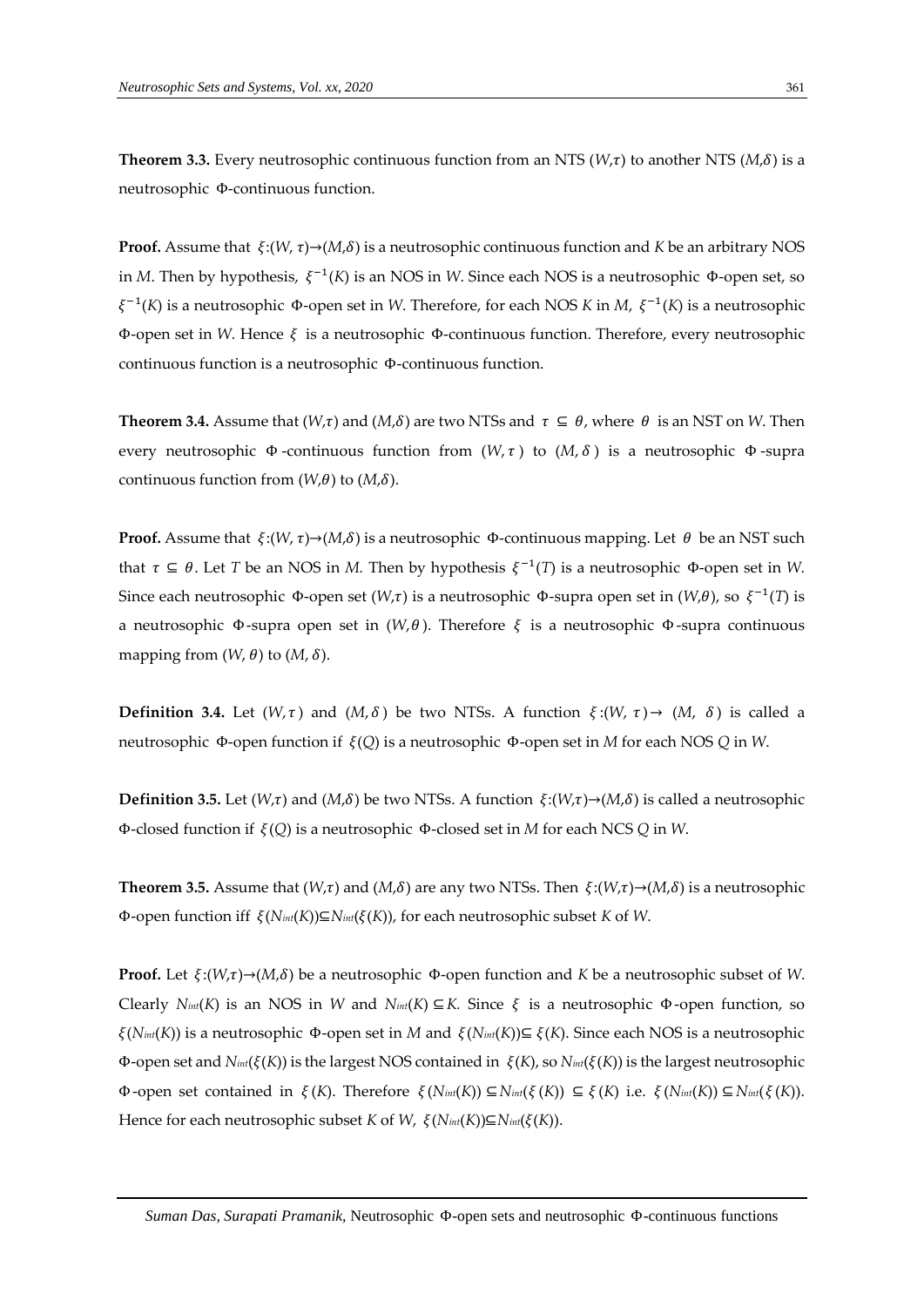Conversely, let *L* be an NOS in  $(W, \tau)$ . Therefore,  $N_{int}(L) = L$ . Now by hypothesis  $\zeta(N_{int}(L))\subseteq N_{int}(\zeta(L))$ . This implies  $\zeta(L)\subseteq N_{int}(\zeta(L))$ . We know that  $N_{int}(\zeta(L))\subseteq \zeta(L)$ . Therefore  $\zeta(L)=1$ *N*<sub>int</sub>( $\xi(L)$ ). This means that  $\xi(L)$  is an NOS in (*M*, $\delta$ ). Since each NOS is a neutrosophic Φ-open set, so  $ξ(L)$  is a neutrosophic Φ-open set in  $(M,δ)$ . Hence for each NOS *L* in  $(W,τ)$ ,  $ξ(L)$  is a neutrosophic Φopen set in  $(M, δ)$ . Therefore  $ξ$  is a neutrosophic Φ-open function.

**Theorem 3.6.** Assume that  $\xi$  is a bijective function from an NTS (*W*, $\tau$ ) to another NTS (*M*, $\delta$ ). Then the following mathematical statements are equivalent:

- 1)  $\xi$  is a neutrosophic Φ-continuous function;
- 2)  $\xi$  is a neutrosophic Φ-closed function;
- 3)  $\xi$  is a neutrosophic Φ-open function.

#### **Proof.**

(1)⇒(2) Assume that  $\xi$ :( $W, \tau$ )→( $M, \delta$ ) is a neutrosophic Φ-continuous function. Let *Q* be any arbitrary NCS in (W,τ). Then Q<sup>*c*</sup> is an NOS in (W,τ). Since each NOS is a neutrosophic Φ-open set, so Q<sup>*c*</sup> is a neutrosophic Φ-open set in ( $W, \tau$ ). Since  $\xi$  is a bijective function, so  $\xi(Q^c) = (\xi(Q))^c$  is an NOS in (*M*,δ). Hence  $ξ(Q)$  is an NCS in (*M*, $δ$ ). Therefore, for each NCS *Q* in (*W*, $τ$ ),  $ξ(Q)$  is a neutrosophic Φ-closed set in  $(M,\delta)$ . Hence  $\xi$  is a neutrosophic  $\Phi$ -closed function.

(2)⇒(3) Assume that  $\xi$ :(*W*,τ)→(*M*,δ) be a neutrosophic Φ-closed function. Let *L* be any arbitrary NOS in ( $W, \tau$ ). Then  $L^c$  is an NCS in ( $W, \tau$ ). Since  $\xi$  is a neutrosophic  $\Phi$ -closed function, so  $\xi(L^c) = (\xi(L))^c$  is a neutrosophic Φ-closed set in (*M*,δ). Then  $\xi$ (*L*) is a neutrosophic Φ-open set in (*M*,δ). Therefore, for each NOS *L* in (*W*,τ),  $\xi$ (*L*) is a neutrosophic Φ-open set in (*M*,δ). Hence  $\xi$  is a neutrosophic Φ-open function.

 $(3) \Rightarrow (1)$  Assume that  $\xi$ : $(W, \tau) \rightarrow (M, \delta)$  is a neutrosophic Φ-open function. Let *P* be any arbitrary NOS in (*M*, $\delta$ ). Then *P* is a neutrosophic  $\Phi$ -open set in (*M*, $\delta$ ). Since  $\xi$  is a bijective function, so  $\xi^{-1}(P)$  is an NOS in (W,τ). Again, since each NOS is a neutrosophic Φ-open set, so ξ<sup>-1</sup>(P) is a neutrosophic Φopen set in (*W*, $\tau$ ). Therefore, for each NOS *P* in (*M*, $\delta$ ),  $\xi^{-1}(P)$  is a neutrosophic  $\Phi$ -open set in (*W*, $\tau$ ). Hence  $\xi$  is a neutrosophic Φ-continuous function.

### **4. Conclusion**

.

In this study we have introduced neutrosophic Φ -open set, neutrosophic Φ -continuous mapping via NTSs and investigated their several properties. By defining neutrosophic Φ-open set, neutrosophic Φ-continuous mapping, we have proved some remarks, and theorems on NTSs. In the future, we hope that based on Φ-open set, neutrosophic Φ-continuous mapping via NTSs, many new investigations can be carried out.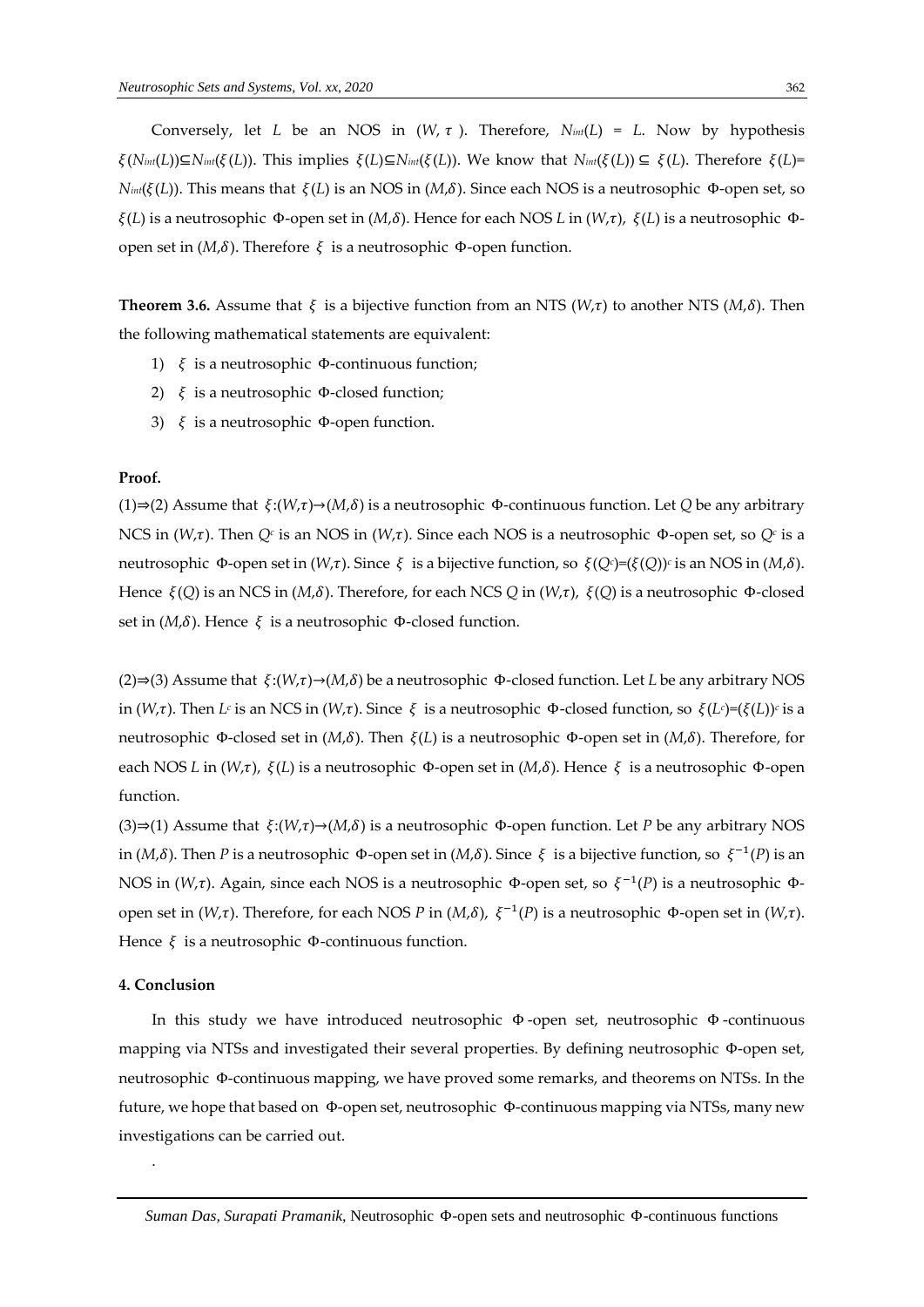## **References**

- 1. Arokiarani, I., Dhavaseelan, R., Jafari, S., & Parimala, M. (2017). On some new notations and functions in neutrosophic topological spaces. Neutrosophic Sets and Systems, 16,16-19.
- 2. Atanassov, K. T. (1986). Intuitionistic fuzzy sets. Fuzzy Sets and Systems, 20(1), 87-96.
- 3. Biswas, P, Pramanik, S. & Giri, B.C. (2014). Entropy based grey relational analysis method for multi-attribute decision making under single valued neutrosophic assessments. Neutrosophic Sets and Systems, 2, 102-110.
- 4. Biswas, P, Pramanik, S. & Giri, B.C. (2014). A new methodology for neutrosophic multiattribute decision-making with unknown weight information. Neutrosophic Sets and Systems, 3, 42-50.
- 5. Biswas, P., Pramanik, S., & Giri, B. C. (2014). Cosine similarity measure based multi-attribute decision-making with trapezoidal fuzzy neutrosophic numbers. Neutrosophic Sets and Systems, 8, 46-56.
- 6. Biswas, P, Pramanik, S. & Giri, B. C. (2016). Aggregation of triangular fuzzy neutrosophic set information and its application to multi-attribute decision making. Neutrosophic Sets and Systems, 12, 20-40.
- 7. Biswas, P, Pramanik, S. & Giri, B. C. (2016). Value and ambiguity index based ranking method of single-valued trapezoidal neutrosophic numbers and its application to multiattribute decision making. Neutrosophic Sets and Systems, 12, 127-138.
- 8. Biswas, P, Pramanik, S. & Giri, B. C. (2016). TOPSIS method for multi-attribute group decision making under single-valued neutrosophic environment. Neural Computing and Applications, 27(3), 727-737.
- 9. Biswas, P., Pramanik, S., & Giri, B. C. (2018). Distance measure based MADM strategy with interval trapezoidal neutrosophic numbers. Neutrosophic Sets and Systems, 19, 40-46.
- 10. Biswas, P., Pramanik, S., & Giri, B. C. (2018). TOPSIS strategy for multi-attribute decision making with trapezoidal neutrosophic numbers. Neutrosophic Sets and Systems,19, 29-39.
- 11. Biswas, P., Pramanik, S., & Giri, B. C. (2018). Multi-attribute group decision making based on expected value of neutrosophic trapezoidal numbers. In F. Smarandache, & S. Pramanik (Eds., vol.2), New trends in neutrosophic theory and applications (pp. 103-124). Brussels: Pons Editions.
- 12. Biswas, P., Pramanik, S., & Giri, B. C. (2019). NH-MADM strategy in neutrosophic hesitant fuzzy set environment based on extended GRA. Informatica, 30 (2), 1–30.
- 13. Biswas, P., Pramanik, S., & Giri, B. C. (2019). Non-linear programming approach for singlevalued neutrosophic TOPSIS method. New Mathematics and Natural Computation, 15 (2), 307-326.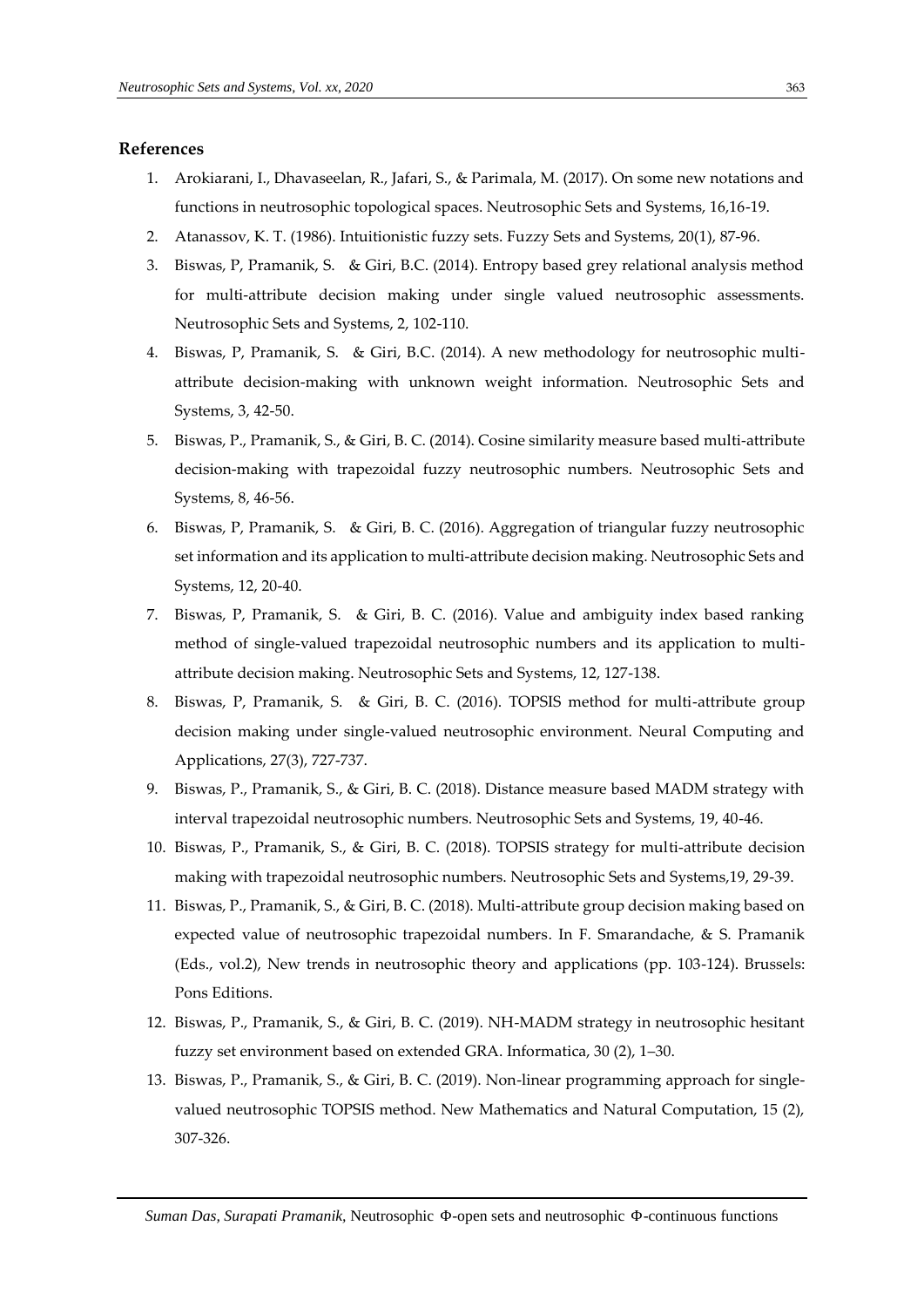- 14. Biswas, P., Pramanik, S., & Giri, B. C. (2019). Neutrosophic TOPSIS with group decision making. In C. Kahraman & I. Otay (Eds.), Fuzzy multicriteria decision making using neutrosophic sets, studies in fuzziness and soft computing 369. doi. https://doi.org/10.1007/978-3-030-00045-5\_21.
- 15. Broumi, S., Bakali, A., Talea, M., Smarandache, F., Uluçay, V., Sahin, S, & Pramanik, S. (2018). Neutrosophic sets: An overview. In F. Smarandache, & S. Pramanik (Eds., vol.2), New trends in neutrosophic theory and applications (pp. 403-434). Brussels: Pons Editions.
- 16. Das, S., Roy, B. K., Kar, M. B., Kar, S., & Pamučar, D. (2020). Neutrosophic fuzzy set and its application in decision making. Journal of Ambient Intelligence and Humanized Computing. doi:10.1007/s12652-020-01808-3
- 17. Das, S., & Pramanik, S. (2020). Generalized neutrosophic b-open sets in neutrosophic topological space. Neutrosophic Sets and Systems, 35, 522-530.
- 18. Das, S., & Pramanik, S. (2020). Neutrosophic simply soft open set in neutrosophic soft topological space. Neutrosophic Sets and Systems. In Press.
- 19. Dhavaseelan, R., Ganster, M., Jafari, S., & Parimala, M. (2018). On neutrosophic α-supra open sets and neutrosophic α-supra continuous functions. In F. Smarandache, & S. Pramanik (Eds., vol.2), New trends in neutrosophic theory and applications (pp. 289-297). Brussels: Pons Editions.
- 20. Dhavaseelan, R., Parimala, M., Jafari, S., & Smarandache, F. (2017). On neutrosophic semisupra open set and neutrosophic semi-supra continuous functions. Neutrosophic Sets and Systems, 16, 39-43.
- 21. Dhavaseelan, R., & Jafari, S. (2018). Generalized neutrosophic closed sets. In F. Smarandache, & S. Pramanik (Eds., vol.2), New trends in neutrosophic theory and applications (pp. 261- 273). Brussels: Pons Editions.
- 22. Ebenanjar, E., Immaculate, J., & Wilfred, C. B. (2018). On neutrosophic b -open sets in neutrosophic topological space. Journal of Physics Conference Series, 1139(1), 012062. doi: 10.1088/1742-6596/1139/1/012062
- 23. Iswarya, P., & Bageerathi, K. (2016). On neutrosophic semi-open sets in neutrosophic topological spaces. International Journal of Mathematical Trends and Technology, 37(3), 214- 223.
- 24. Khalid, H. E. (2020). Neutrosophic geometric programming (NGP) with (max-product) operator, an innovative model. Neutrosophic Sets and Systems, 32, 269-281.
- 25. Maheswari, C., Sathyabama, M., & Chandrasekar, S. (2018). Neutrosophic generalized bclosed sets in neutrosophic topological spaces. Journal of Physics Conference Series, 1139(1), 012065. doi: 10.1088/1742-6596/1139/1/012065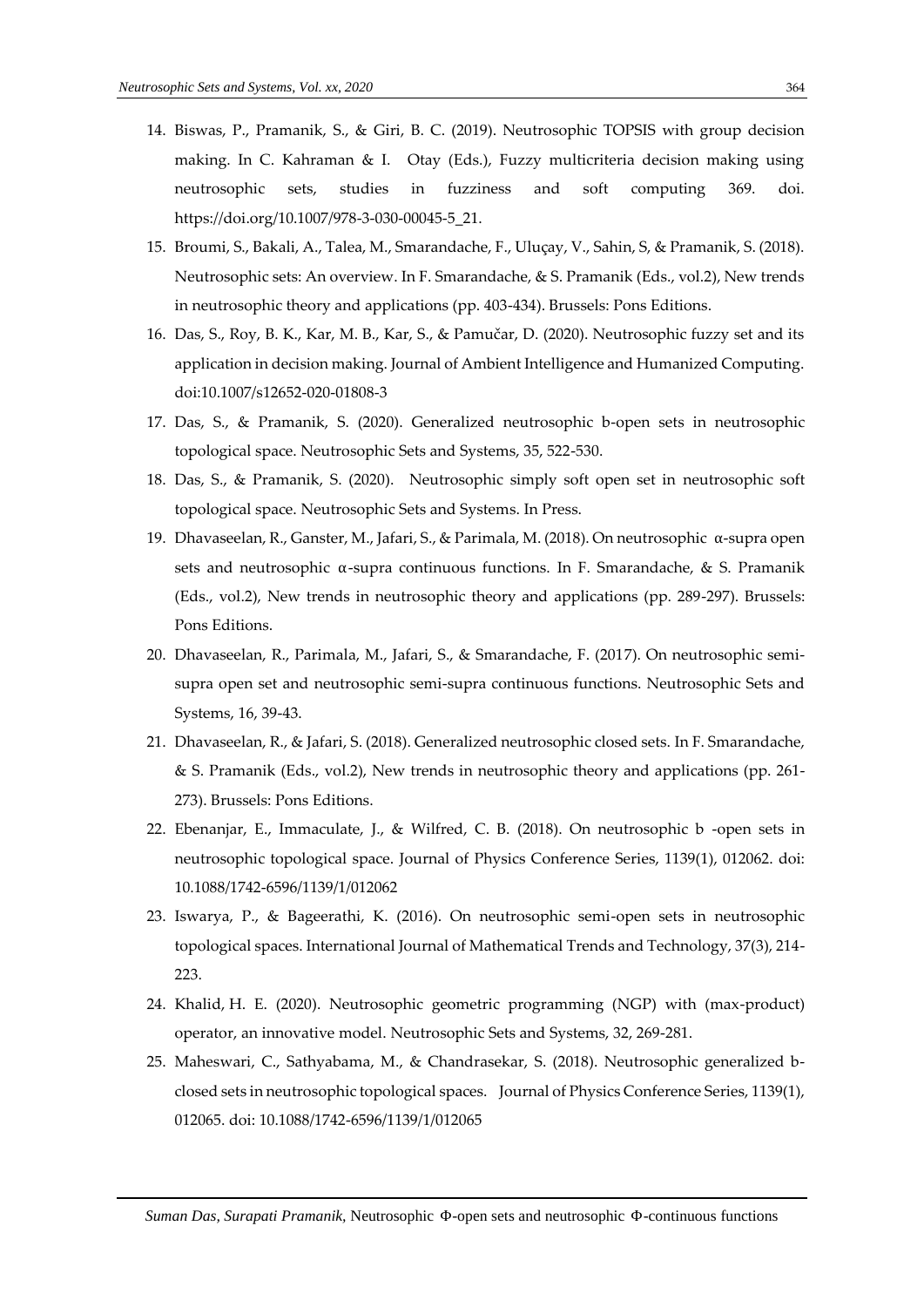- 26. Mallick, R., & Pramanik, S. (2020). Pentapartitioned neutrosophic set and its properties. Neutrosophic Sets and Systems, 36, 184-192.
- 27. Mondal, K., &Pramanik, S. (2015). Neutrosophic decision making model of school choice. Neutrosophic Sets and Systems, 7, 62-68.
- 28. Mondal, K., & Pramanik, S. (2015). Neutrosophic tangent similarity measure and its application to multiple attribute decision making. Neutrosophic Sets and Systems, 9, 80-87.
- 29. Mondal, K., & Pramanik, S. (2015). Neutrosophic decision making model for clay-brick selection in construction field based on grey relational analysis. Neutrosophic Sets and Systems, 9, 64-71.
- 30. Mondal, K., Pramanik, S., & Giri, B. C. (2018). Single valued neutrosophic hyperbolic sine similarity measure based MADM strategy. Neutrosophic Sets and Systems, 20, 3-11.
- 31. Mondal, K., Pramanik, S., & Giri, B. C. (2018). Hybrid binary logarithm similarity measure for MAGDM problems under SVNS assessments. Neutrosophic Sets and Systems, 20, 12-25.
- 32. Mondal, K., Pramanik, S. & Smarandache, F. (2016). Rough neutrosophic TOPSIS for multiattribute group decision making. Neutrosophic Sets and Systems, 13, 105-117.
- 33. Mondal, K., Pramanik, S. & Smarandache, F. (2016). Multi-attribute decision making based on rough neutrosophic variational coefficient similarity measure. Neutrosophic Sets and Systems,13, 3-17.
- 34. Nguyen, G.N., Son, L.H., Ashour, A.S., & Dey, N. (2019). A survey of the state-of-the-arts on neutrosophic sets in biomedical diagnoses. International Journal of Machine Learning and Cybernetics, 10, 1–13.
- 35. Parimala, M., Karthika, M., Dhavaseelan, R., & Jafari, S. (2018). On neutrosophic supra p recontinuous functions in neutrosophic topological spaces. In F. Smarandache, & S. Pramanik (Eds., vol.2), New trends in neutrosophic theory and applications (pp. 356-368.
- 36. Peng, X., & Dai, J. (2020). A bibliometric analysis of neutrosophic set: Two decades review from 1998 to 2017. Artificial Intelligence Review, 53(1), 199-255.
- 37. Pramanik, S. (2013). A critical review of Vivekanada's educational thoughts for women education based on neutrosophic logic. MS Academic, 3(1), 191-198.
- 38. Pramanik, S. (2020). Rough neutrosophic set: an overview. In F. Smarandache, & Broumi, S. (Eds.), Neutrosophic theories in communication, management and information technology (pp.275-311). New York. Nova Science Publishers.
- 39. Pramanik, S., Biswas, P., & Giri, B. C. (2017). Hybrid vector similarity measures and their applications to multi-attribute decision making under neutrosophic environment. Neural Computing and Applications, 28 (5), 1163-1176.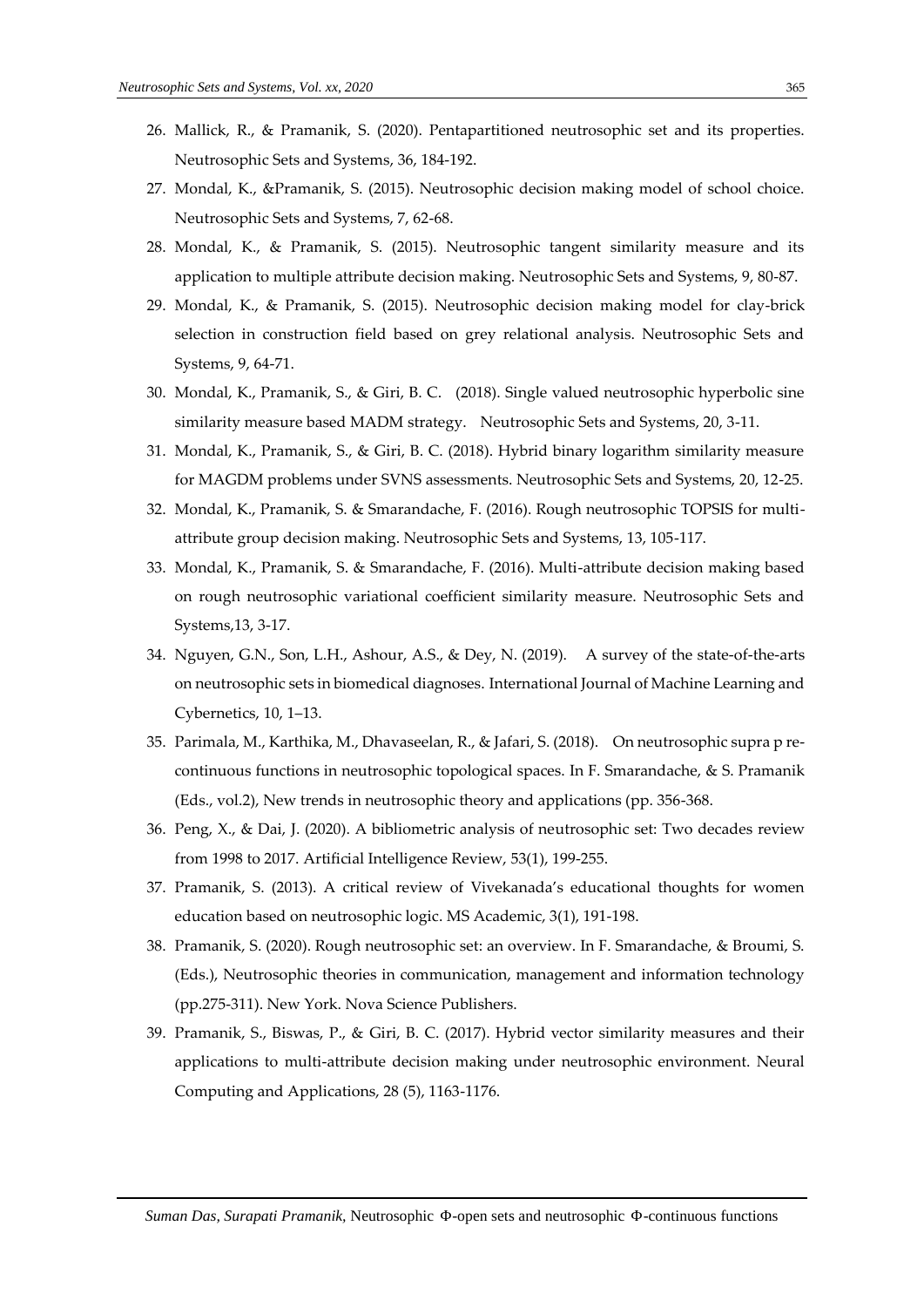- 40. Pramanik, S., & Chackrabarti, S.N. (2013). A study on problems of construction workers in West Bengal based on neutrosophic cognitive maps. International Journal of Innovative Research in Science, Engineering and Technology, 2(11), 6387-6394.
- 41. Pramanik, S., Dey, P.P., & Smarandache, F. (2018). Correlation coefficient measures of interval bipolar neutrosophic sets for solving multi-attribute decision making problems. Neutrosophic Sets and Systems, 19,70-79.
- 42. Pramanik, S., & Mallick, R. (2018). VIKOR based MAGDM strategy with trapezoidal neutrosophic numbers. Neutrosophic Sets and Systems, 22, 118-130.
- 43. Pramanik, S., and Mallick, R. (2019). TODIM strategy for multi-attribute group decision making in trapezoidal neutrosophic number environment. Complex & Intelligent Systems, 5 (4), 379–389.
- 44. Pramanik, S., & Mallick, R. (2020). MULTIMOORA strategy for solving multi-attribute group decision making (MAGDM) in trapezoidal neutrosophic number environment. CAAI Transactions on Intelligence Technology, 5(3), 150-156.
- 45. Pramanik, S., & Mondal, K. (2015). Interval neutrosophic multi-attribute decision-making based on grey relational analysis. Neutrosophic Sets and Systems, 9, 13-22.
- 46. Pramanik, S., & Roy, T.K. (2014). Neutrosophic game theoretic approach to Indo-Pak conflict over Jammu-Kashmir. Neutrosophic Sets and Systems, 2, 82-101.
- 47. Pushpalatha, A., & Nandhini, T. (2019). Generalized closed sets via neutrosophic topological spaces. Malaya Journal of Matematik, 7(1), 50-54.
- 48. Rao, V. V., & Srinivasa, R. (2017). Neutrosophic pre-open sets and pre-closed sets in neutrosophic topology. International Journal of Chem Tech Research, 10(10), 449-458.
- 49. Salama, A. A., & Alblowi, S. A. (2012). Neutrosophic set and neutrosophic topological space. ISOR Journal of Mathematics, 3(4), 31-35.
- 50. Salama, A. A., & Alblowi, S. A. (2012). Generalized neutrosophic set and generalized neutrosophic topological space. Computer Science and Engineering, 2 (7), 129-132.
- 51. Salama, A. A., Smarandache, F., & Alblowi, S. A. (2014). New neutrosophic crisp topological concepts. Neutrosophic Sets and System, 4, 50-54.
- 52. Salama, A. A., Smarandache, F., & Kromov, V. (2014). Neutrosophic closed set and neutrosophic continuous functions. Neutrosophic Sets and Systems, 4, 4-8.
- 53. Smarandache, F. (1998). A unifying field in logics, neutrosophy: neutrosophic probability, set and logic. Rehoboth: American Research Press.
- 54. Smarandache, F. & Pramanik, S. (Eds.). (2016). New trends in neutrosophic theory and applications. Brussels: Pons Editions.
- 55. Smarandache, F. & Pramanik, S. (Eds.). (2018). New trends in neutrosophic theory and applications, Vol.2. Brussels: Pons Editions.